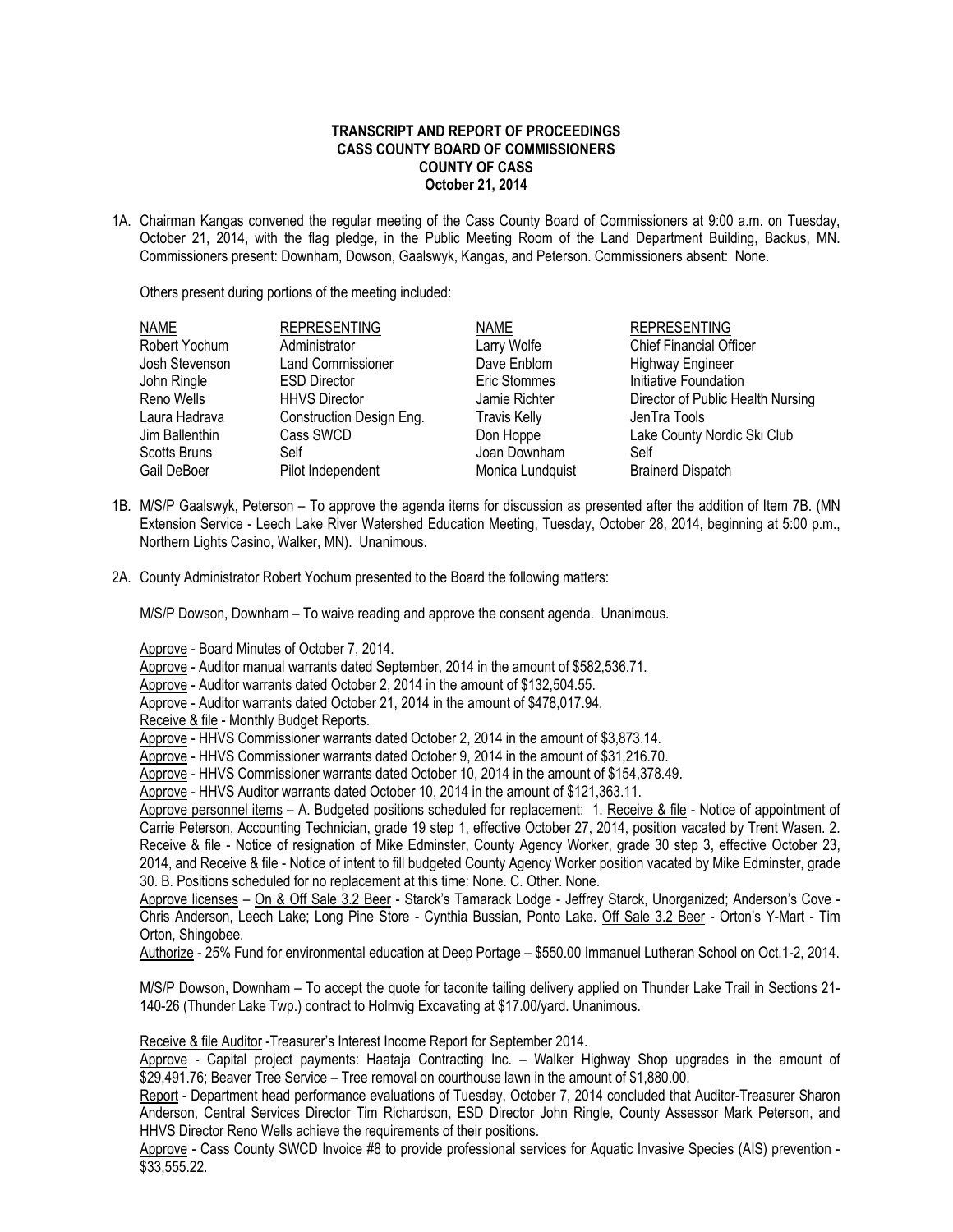Approve - MN Counties Intergovernmental Trust (MCIT) Sharon K. Anderson voting delegate & Commissioner Bob Kangas as alternate.

Receive & file - Cass County EDC September 2014 Activity Report.

Accept - Donations for Veterans Transportation Program: Walker Post 134 American Legion Riders, Walker- \$500.00; American Legion Auxiliary Unit 202 Hackensack - \$200.00.

Receive & file - Agreements between Cass County HHVS and Group Residential Housing Ownership from July 1, 2014 – June 30, 2016.

Approve - Cass County HHVS grant application submission for March of Dimes in the amount of \$25,000.00.

Approve - Agreement between Cass County and the State of Minnesota for re-negotiating 911 contract between telephone providers.

Receive & file - Quarterly litigation report.

2B. Administrator Yochum presented meeting notes of a Personnel Committee of the Board (Dowson, Downham) meeting dated Wednesday, October 8, 2014. Items discussed were: HHVS AFSCME unit hours of work – Mary Gilmer flex schedule grievance step 3, HHVS AFSCME Child Support and Accounting Unit lunch schedule grievance step 3, labor contract renewal status, Board policy on extending cafeteria plan county contribution for personnel on unpaid leave, use of recruitment consultants, personnel policy amendments, and upcoming department head reviews.

M/S/P Dowson, Downham – To approve the Personnel Committee of the Board recommendation to deny the step 3 grievance of the HHVS AFSCME unit regarding hours of work (Mary Gilmore flex schedule). Unanimous.

M/S/P Gaalswyk, Dowson – To approve the Personnel Committee of the Board recommendation to deny the step 3 grievance of the HHVS AFSCME unit regarding if an employee must work during the prescribed lunch break (Child Support and Accounting lunch breaks). Unanimous.

- 3A. HHVS Director Reno Wells and Director of Public Health Nursing Jamie Richter presented an update regarding the Ebola virus. Current information indicates that the virus is not spread through air, water, or by food. The virus is spread through direct contact through broken skin, mucous membranes, body fluids of a person with the virus. Ms. Richter added that according to the Federal CDC there is no significant risk to the United States this time. Ms. Richter recommended people who have concerns should search the Centers for Disease Control website, because it is updated daily. No action necessary.
- 3B. Ms. Richter presented the Community Health Improvement Plan that had been approved by the HHVS Advisory Committee on September 22, 2014. Ms. Richter explained the plan development process. Ten community health issues were identified by stakeholders after public meeting discussions. Three community health issues were subsequently selected as priorities: #1 Tobacco use and exposure, #2 Overweight/obesity, and #3 Healthy parenting. The plan then committed to strategies, tactics, performance measures, and timetables for each of the priorities. Periodic reports will be provided to the Board and the public.

M/S/P Downham, Peterson – To approve the implementation of the Cass County Health Improvement Plan dated September 22, 2014. Unanimous.

4A. Land Commissioner Josh Stevenson and Don Hoppe President of the Lake Country Nordic Ski Club discussed the donation from the club in the amount of \$12,200.00 for the purpose of purchasing an additional snowmobile to be used for grooming cross country ski trails. This would enable the club to keep one snowmobile/groomer at Backus to use on trails in the Backus-Hackensack area and to keep the new snowmobile/groomer in the Emily area to groom the trail there. The club would like to add this equipment to the present "no-fee" lease agreement and extend the agreement another five (5) years. Mr. Hoppe explained the benefits of the snowmobile/groomer to the club and reported the status of the insurance provided by the club.

M/S/P Dowson, Gaalswyk – To accept the donation of \$12,200.00 from the Lake Country Nordic Ski Club to purchase an Artic-Cat GC snowmobile from Brothers Motor Sports in Baxter, MN, and further, to enter into a "no-fee" cross country ski trail grooming equipment lease with the Lake Country Nordic Ski Club beginning October 21, 2014 and ending April 1, 2020. Unanimous.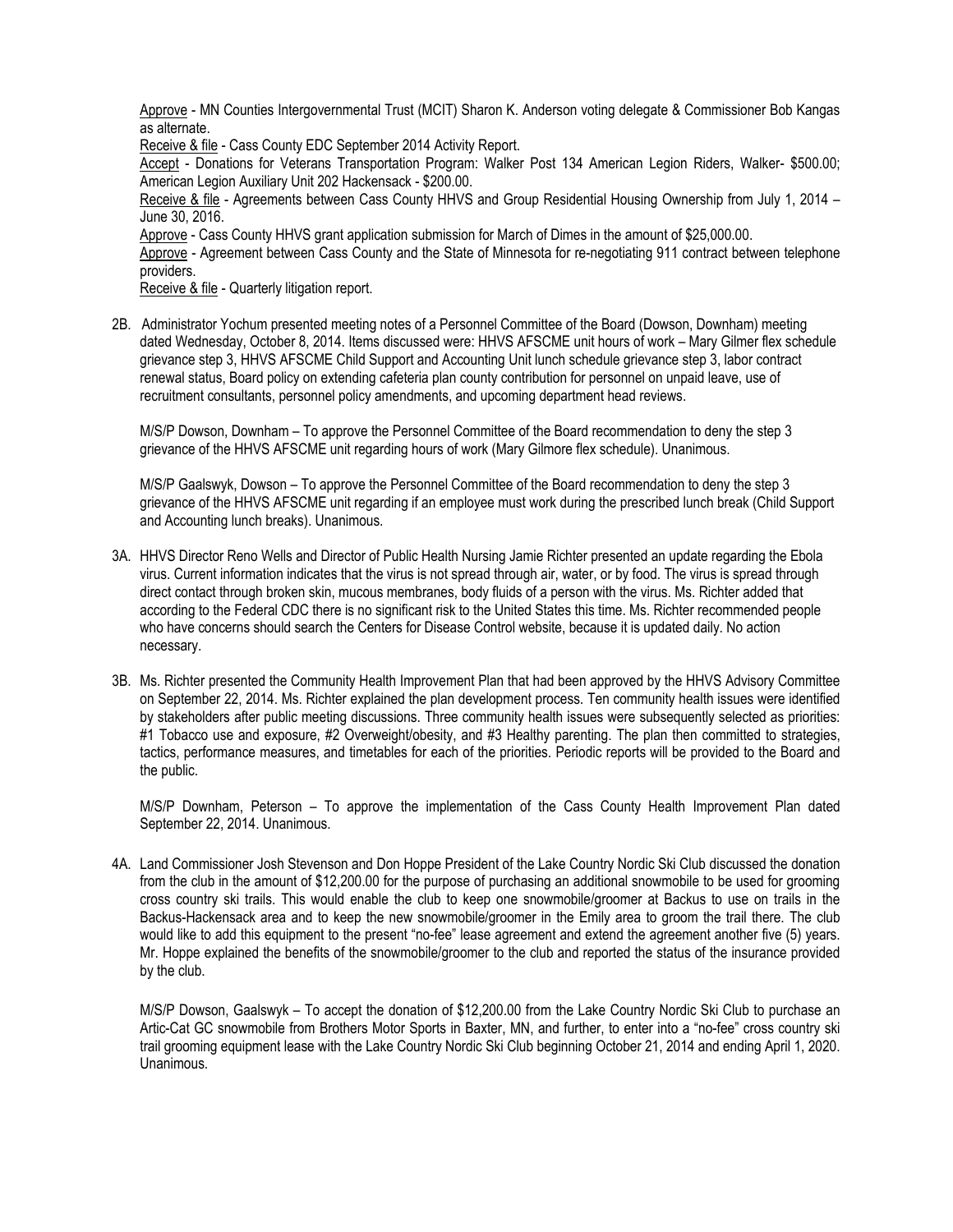4B. Mr. Stevenson discussed receipt of quotes for snowmobile trail repairs on the Soo Line Trail and Snowway One. Mr. Stevenson added that due to the amount of time it would take to secure funding from the Federal Recreation Trail Grant and the current need, we recommend using fund balance from 71-645 (Recreation) to complete the Soo Line Repair and completing the FRTG application process for Snowway One. Without immediate attention, the Soo Line Trail will be closed all winter, although the work on Snowway is needed it will not prevent the trail from being open this winter.

| <b>Bidder</b><br><b>T&amp;C Excavating</b> | Project #1<br>\$11,500.00<br>\$50.00 CUYD | Project #2<br>\$45,600.00<br>\$17.00 CUYD |
|--------------------------------------------|-------------------------------------------|-------------------------------------------|
| Storlie Const.                             | \$22,200.00<br>\$60.00 CUYD               | \$98,600.00<br>\$16.00 CUYD               |
| Sawyer Enterprises                         | No Bid                                    | \$37,990.00<br>\$15.00 CUYD               |
| NorthFork Boulders                         | No Bid                                    | \$39,900.00<br>\$20.00 CUYD               |

M/S/P Downham, Dowson – To award Project #1 to T&C Excavating not to exceed \$11,500.00 with additional rock at \$50.00 CUYD as authorized to be paid from recreation fund balance, and further to award Project #2 to Sawyer Enterprises not to exceed \$37,990.00 with additional Class 5 at \$15.00 CUYD as authorized pending receipt of a Federal Recreation Trail Grant. Unanimous.

- 5A. Vice-President for External Relations of the Initiative Foundation Eric Stommes presented an update from the Initiative Foundation. Mr. Stommes explained the regional impact of the Initiative Foundation and specific activity in Cass County including \$2.0M through 329 grants to nonprofits, and \$1.8M through 45 business loans which in turn represent \$13.0M of private leverage and 361 quality jobs. The return on investment shows \$5.20 returned to the region for every \$1.00 of local support raised (all endowment contributions are matched by the McKnight Foundation). Mr. Stommes introduced a business financed in part by the Initiative Foundation - JenTra Tools, a local business from Backus that distributes door installation systems. Travis Kelly from JenTra Tools, LLC explained his company plan and acknowledged the assistance provided by the Initiative Foundation. The Board thanked the gentlemen for the update. No action necessary.
- 6A. ESD Director John Ringle and SWCD Chair Jim Ballenthin reported that per the County Board request of September 16, 2014, the SWCD Board has reviewed a draft resolution from the Forest to Agriculture Conversion Subcommittee and recommends adoption of the same. SWCD Chair Jim Ballenthin also reported that on October 2, 2014 the Cass SWCD Board adopted four groundwater protection resolutions that will be presented at the December SWCD State Association meeting.

Commissioner Downham offered Resolution No. 48-14 and moved its adoption, Commissioner Peterson seconded:

WHEREAS, recent trends indicate large lot sales of former forested land (i.e. Potlatch) to both public and private entities, and

WHEREAS, some of the referenced sales resulted in losing public access or conversion to other land uses including large scale irrigation of agriculture land, and

WHEREAS, we receive citizen requests to explain County related strategies to maintain already adopted comprehensive plan goals of "no net loss of public lands" and "protecting our surface and ground water resources",

NOW THEREFORE, BE IT RESOLVED that Cass County supports:

- 1). Ongoing research to develop and implement best management agricultural and forestry practices, and
- 2). A statewide water permitting process with reasonable enforcement efforts, and
- 3). Countywide land use regulations that balance both the public and private rights, and
- 4). The public acquisition of strategic private parcels when consistent with locally adopted standards and approved by the local unit of government, and
- 5). An expedited effort to complete the Cass County Geologic Atlas

Resolution No. 48-14 was adopted by majority vote: Dowson, Gaalswyk, Kangas, Peterson. Nays: None. Absent: Downham.